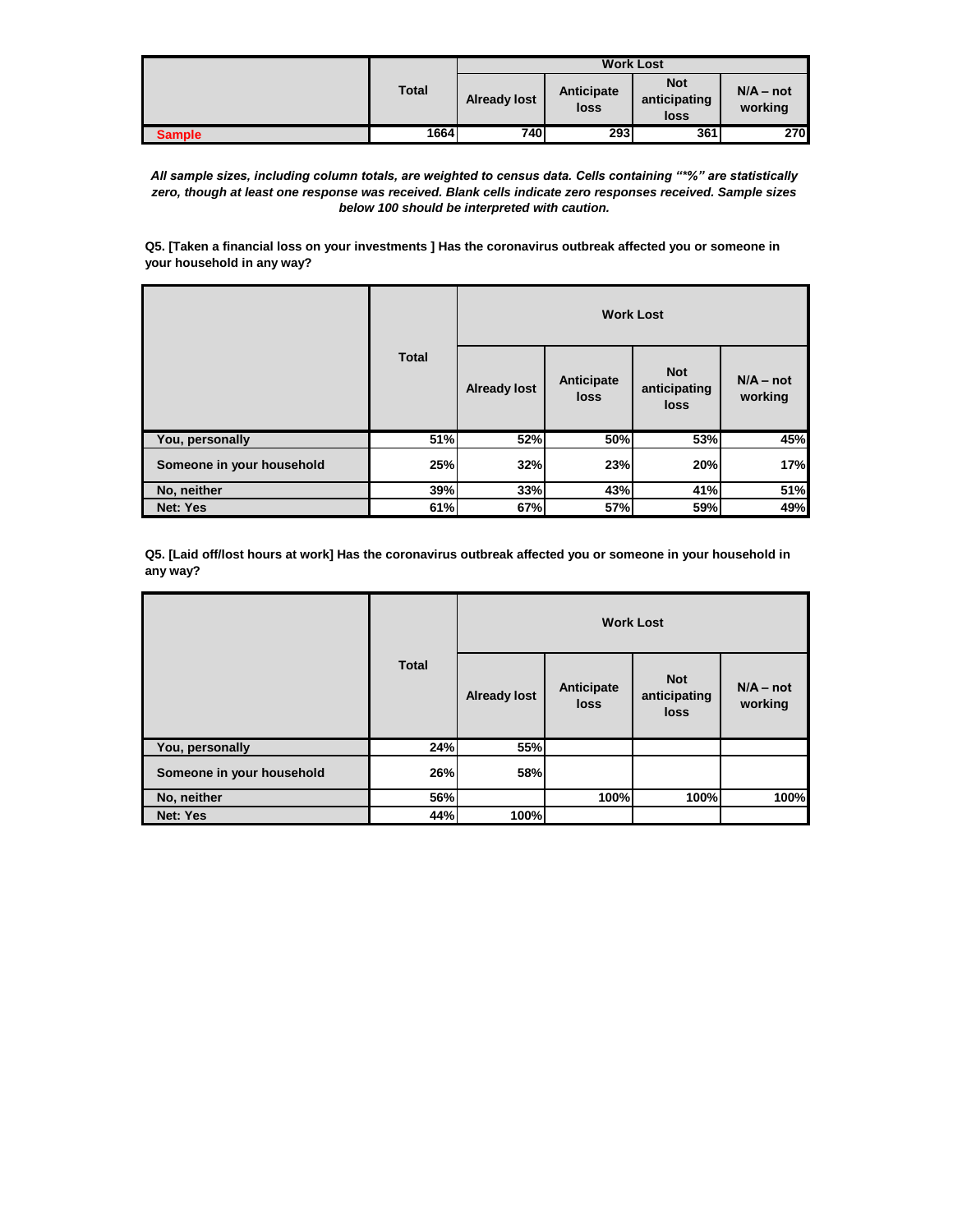|                                                |              | <b>Work Lost</b>    |                    |                                    |                        |
|------------------------------------------------|--------------|---------------------|--------------------|------------------------------------|------------------------|
|                                                | <b>Total</b> | <b>Already lost</b> | Anticipate<br>loss | <b>Not</b><br>anticipating<br>loss | $N/A - not$<br>working |
| <b>Sample (Mentioned No, neither</b><br>above) | 924          |                     | 293                | 361                                | 270I                   |

**Q6. Are anticipating that you or someone in your household may be facing lost hours or a lay off at work in the future due to the COVID-19 outbreak?**

|                     | <b>Total</b> |                     |                    | <b>Work Lost</b>                   |                        |
|---------------------|--------------|---------------------|--------------------|------------------------------------|------------------------|
|                     |              | <b>Already lost</b> | Anticipate<br>loss | <b>Not</b><br>anticipating<br>loss | $N/A - not$<br>working |
| <b>Yes</b>          | 32%          |                     | 100%               |                                    |                        |
| <b>No</b>           | 39%          |                     |                    | 100%                               |                        |
| $N/A$ – not working | 29%          |                     |                    |                                    | 100%                   |

|               |              |                     |                    | <b>Work Lost</b>                   |                        |
|---------------|--------------|---------------------|--------------------|------------------------------------|------------------------|
|               | <b>Total</b> | <b>Already lost</b> | Anticipate<br>loss | <b>Not</b><br>anticipating<br>loss | $N/A - not$<br>working |
| <b>Sample</b> | 1664         | 740                 | 293                | 361                                | <b>270</b>             |

**Q6. [Rebase to all respondents] Are anticipating that you or someone in your household may be facing lost hours or a lay off at work in the future due to the COVID-19 outbreak?**

|                                       | <b>Total</b> |                     | <b>Work Lost</b>          |                                           |                        |
|---------------------------------------|--------------|---------------------|---------------------------|-------------------------------------------|------------------------|
|                                       |              | <b>Already lost</b> | Anticipate<br><b>loss</b> | <b>Not</b><br>anticipating<br><b>loss</b> | $N/A - not$<br>working |
| <b>Yes</b>                            | 18%          |                     | 100%l                     |                                           |                        |
| No                                    | 22%          |                     |                           | 100%                                      |                        |
| You, personally affected              | 24%          | 55%                 |                           |                                           |                        |
| Someone in your household<br>affected | 26%          | 58%                 |                           |                                           |                        |
| $N/A$ – not working                   | 16%          |                     |                           |                                           | 100%                   |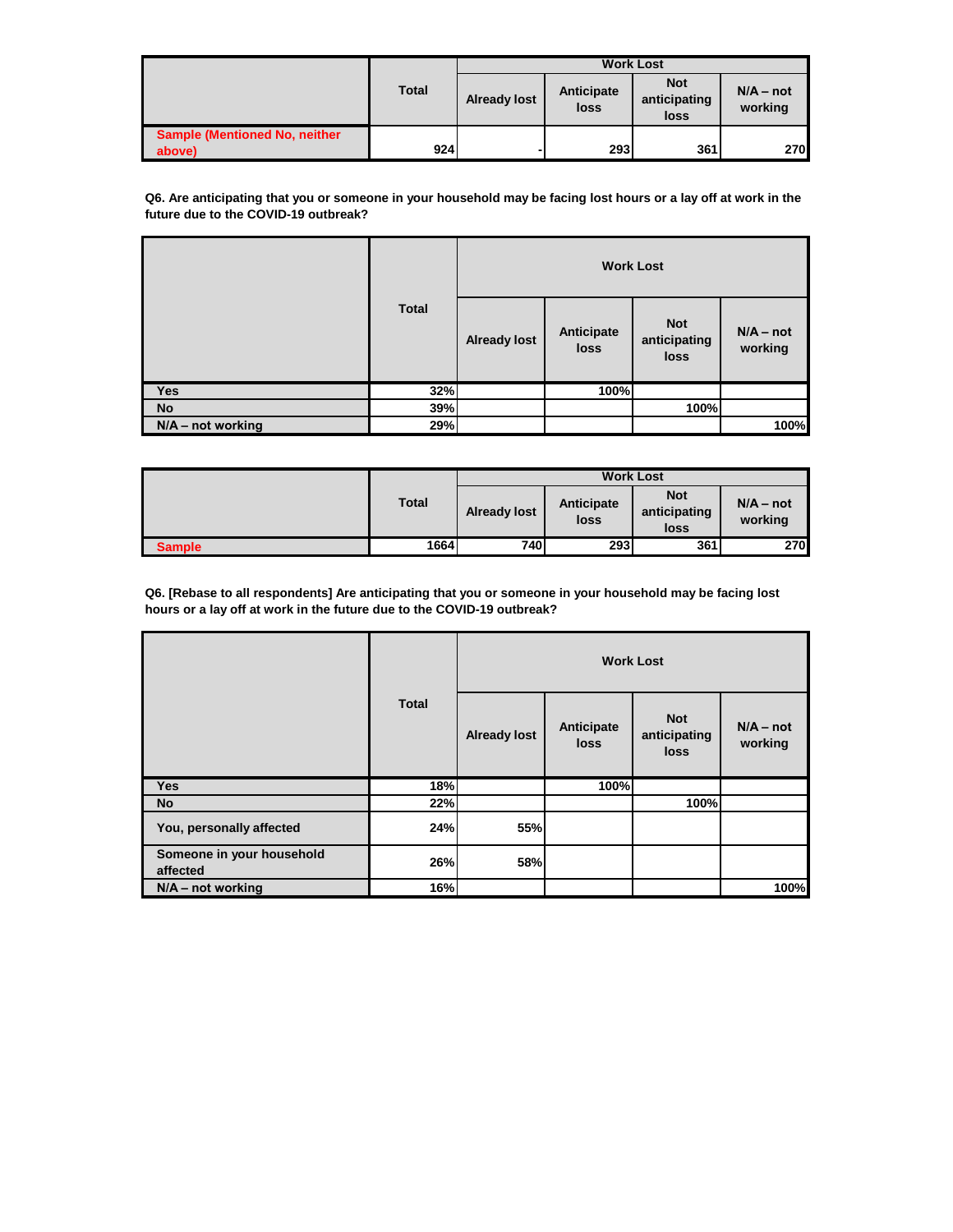|                                   |              | <b>Work Lost</b>    |                    |                                    |                        |  |
|-----------------------------------|--------------|---------------------|--------------------|------------------------------------|------------------------|--|
|                                   | <b>Total</b> | <b>Already lost</b> | Anticipate<br>loss | <b>Not</b><br>anticipating<br>loss | $N/A - not$<br>working |  |
| Sample (Exclude N/A, not working) | 1394         | 740                 | <b>2931</b>        | 361                                |                        |  |

**Q6. [Rebase to exclude Na/not working] [Are anticipating that you or someone in your household may be facing lost hours or a lay off at work in the future due to the COVID-19 outbreak?**

|                                       |              |                     |                    | <b>Work Lost</b>                          |                        |
|---------------------------------------|--------------|---------------------|--------------------|-------------------------------------------|------------------------|
|                                       | <b>Total</b> | <b>Already lost</b> | Anticipate<br>loss | <b>Not</b><br>anticipating<br><b>loss</b> | $N/A - not$<br>working |
| <b>Yes</b>                            | 21%          |                     | 100%               |                                           |                        |
| <b>No</b>                             | 26%          |                     |                    | 100%                                      |                        |
| You, personally affected              | 29%          | 55%                 |                    |                                           |                        |
| Someone in your household<br>affected | 31%          | 58%                 |                    |                                           |                        |

|                                         | <b>Total</b> | <b>Work Lost</b>    |                    |                                    |                        |  |
|-----------------------------------------|--------------|---------------------|--------------------|------------------------------------|------------------------|--|
|                                         |              | <b>Already lost</b> | Anticipate<br>loss | <b>Not</b><br>anticipating<br>loss | $N/A - not$<br>working |  |
| Sample (Laid off/lost hours at<br>work) | 740          | 740I                |                    |                                    |                        |  |

**Q7. Is your employer covering/paying for any of the hours you (or someone in your household) are no longer working?**

|                                                                     |              |                     |                           | <b>Work Lost</b>                   |                        |
|---------------------------------------------------------------------|--------------|---------------------|---------------------------|------------------------------------|------------------------|
|                                                                     | <b>Total</b> | <b>Already lost</b> | Anticipate<br><b>loss</b> | <b>Not</b><br>anticipating<br>loss | $N/A - not$<br>working |
| Yes, all hours are covered for now                                  | 20%          | 20%                 |                           |                                    |                        |
| Yes, more than half are covered<br>but not 100%                     | 8%           | 8%                  |                           |                                    |                        |
| Less than half                                                      | 6%           | 6%                  |                           |                                    |                        |
| No, employer is not paying for any<br>lost hours                    | 66%          | 66%                 |                           |                                    |                        |
| Net: All covered/ more than half<br>covered                         | 28%          | 28%                 |                           |                                    |                        |
| Net: All covered/ more than half<br>covered/ less than half covered | 34%          | 34%                 |                           |                                    |                        |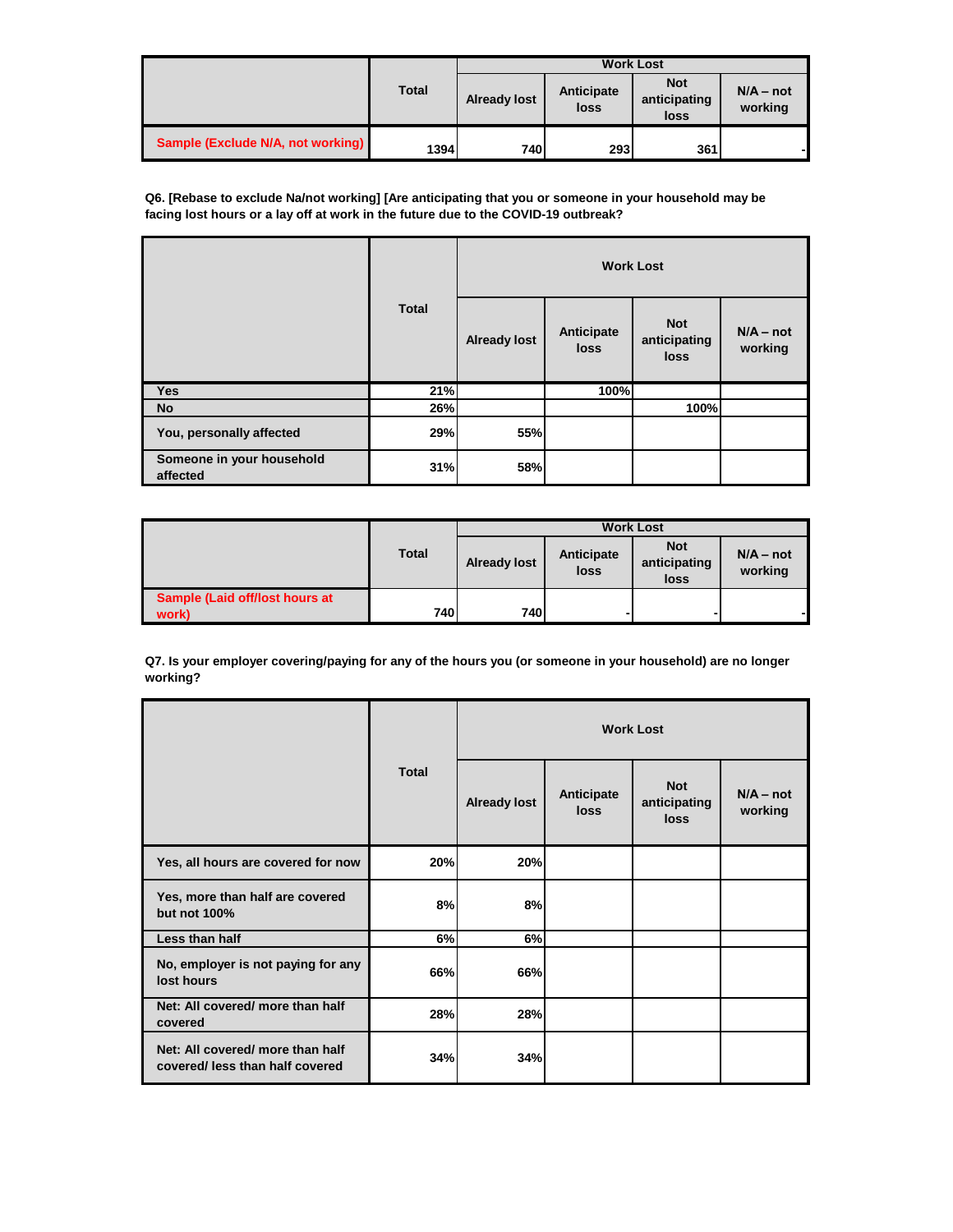|                                    |              | <b>Work Lost</b>    |                    |                                    |                        |  |
|------------------------------------|--------------|---------------------|--------------------|------------------------------------|------------------------|--|
|                                    | <b>Total</b> | <b>Already lost</b> | Anticipate<br>loss | <b>Not</b><br>anticipating<br>loss | $N/A - not$<br>working |  |
| Sample (Exclude Yes, all hours are |              |                     |                    |                                    |                        |  |
| covered)                           | 593          | 593l                |                    |                                    |                        |  |

**Q8. So far, have you or anyone in your household tried to access federal employment insurance benefits, known as EI?**

|            | <b>Total</b> |                     |                    | <b>Work Lost</b>                   |                        |
|------------|--------------|---------------------|--------------------|------------------------------------|------------------------|
|            |              | <b>Already lost</b> | Anticipate<br>loss | <b>Not</b><br>anticipating<br>loss | $N/A - not$<br>working |
| <b>Yes</b> | 31%          | 31%                 |                    |                                    |                        |
| <b>No</b>  | 69%          | 69%                 |                    |                                    |                        |

|                                    |              |                     |                    | <b>Work Lost</b>                   |                        |
|------------------------------------|--------------|---------------------|--------------------|------------------------------------|------------------------|
|                                    | <b>Total</b> | <b>Already lost</b> | Anticipate<br>loss | <b>Not</b><br>anticipating<br>loss | $N/A - not$<br>working |
| <b>Sample (Tried to access EI)</b> | 185          | <b>185</b>          |                    |                                    |                        |

**Q9. And how has the process of applying for employment insurance benefits (EI) gone so far?**

|                                                        | <b>Total</b> |                     |                           | <b>Work Lost</b>                   |                        |
|--------------------------------------------------------|--------------|---------------------|---------------------------|------------------------------------|------------------------|
|                                                        |              | <b>Already lost</b> | Anticipate<br><b>loss</b> | <b>Not</b><br>anticipating<br>loss | $N/A - not$<br>working |
| Very easy, no problems                                 | 21%          | 21%                 |                           |                                    |                        |
| There were delays and issues, but<br>it all worked out | 28%          | 28%                 |                           |                                    |                        |
| Difficult, still not able to access<br>these benefits  | 51%          | 51%                 |                           |                                    |                        |
| Net: Top2box                                           | 49%          | 49%                 |                           |                                    |                        |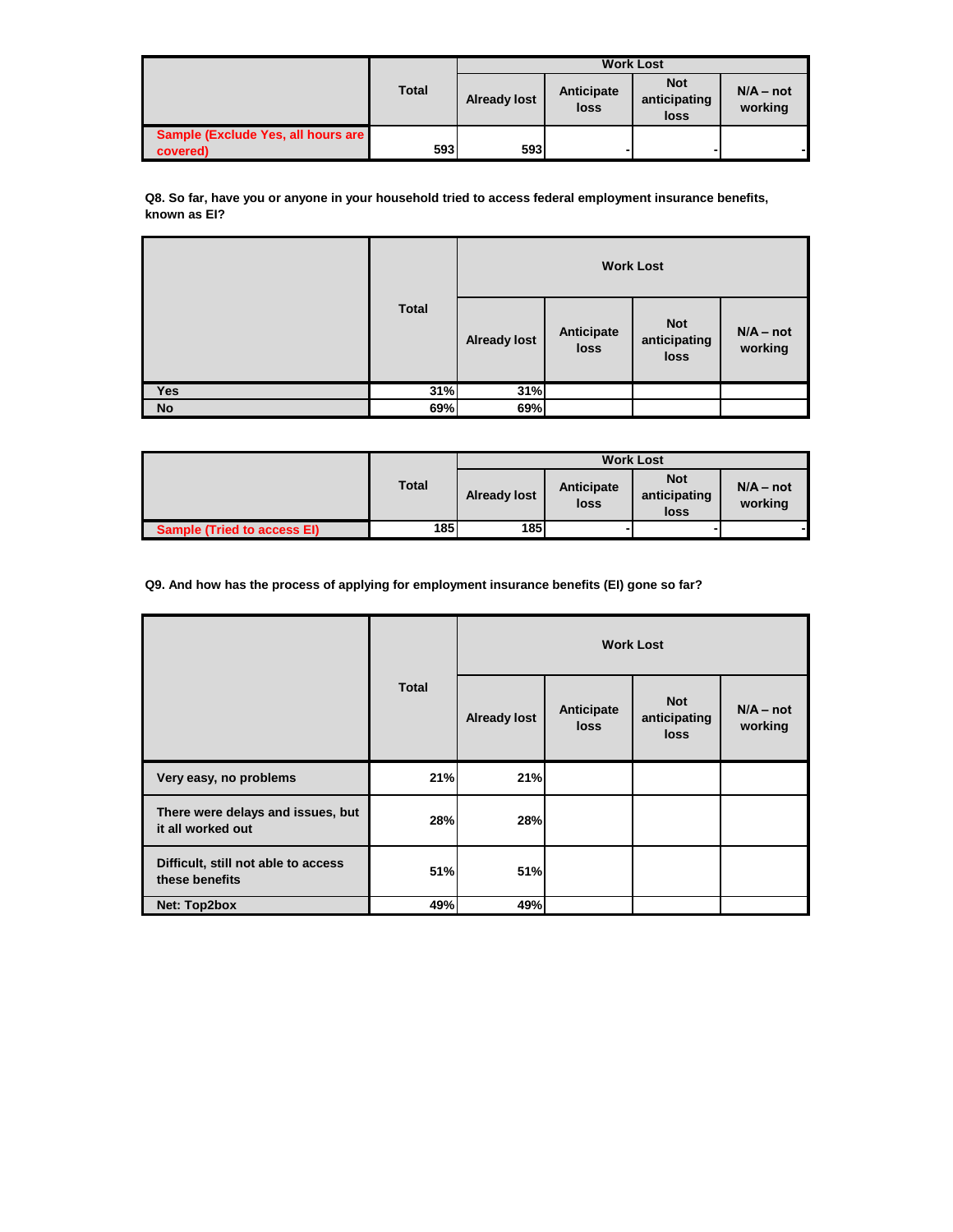|               |              |                     |                    | <b>Work Lost</b>                   |                        |
|---------------|--------------|---------------------|--------------------|------------------------------------|------------------------|
|               | <b>Total</b> | <b>Already lost</b> | Anticipate<br>loss | <b>Not</b><br>anticipating<br>loss | $N/A - not$<br>working |
| <b>Sample</b> | 1664         | <b>740</b>          | 293                | 361                                | 270                    |

**Q10. Prior to reading about it in this questionnaire, had you seen, read or heard anything about these new benefits for workers and businesses?**

|            |              |                     |                    | <b>Work Lost</b>                   |                        |
|------------|--------------|---------------------|--------------------|------------------------------------|------------------------|
|            | <b>Total</b> | <b>Already lost</b> | Anticipate<br>loss | <b>Not</b><br>anticipating<br>loss | $N/A - not$<br>working |
| <b>Yes</b> | 90%          | 88%                 | 91%                | 92%                                | 89%                    |
| <b>No</b>  | 10%          | 12%                 | 9%                 | 8%                                 | 11%                    |

|                                |              | <b>Work Lost</b>    |                    |                                    |                        |
|--------------------------------|--------------|---------------------|--------------------|------------------------------------|------------------------|
|                                | <b>Total</b> | <b>Already lost</b> | Anticipate<br>loss | <b>Not</b><br>anticipating<br>loss | $N/A - not$<br>working |
| Sample (Laid off/lost hours at | 740          | <b>740</b>          |                    |                                    |                        |
| work)                          |              |                     |                    |                                    |                        |

**Q11. In the future, do you think you or those in your household will return to this job at the same number of hours worked before?**

|                                                                   | <b>Total</b> |                     |                    | <b>Work Lost</b>                          |                        |
|-------------------------------------------------------------------|--------------|---------------------|--------------------|-------------------------------------------|------------------------|
|                                                                   |              | <b>Already lost</b> | Anticipate<br>loss | <b>Not</b><br>anticipating<br><b>loss</b> | $N/A - not$<br>working |
| Yes, I'm certain - it's just a matter<br>of time                  | 48%          | 48%                 |                    |                                           |                        |
| <b>Pretty sure</b>                                                | 35%          | 35%                 |                    |                                           |                        |
| <b>Doubtful</b>                                                   | 13%          | 13%                 |                    |                                           |                        |
| No, the job is gone forever - will<br>have to find something else | 4%           | 4%                  |                    |                                           |                        |
| Top2box                                                           | 83%          | 83%                 |                    |                                           |                        |
| Bottom2box                                                        | 17%          | 17%                 |                    |                                           |                        |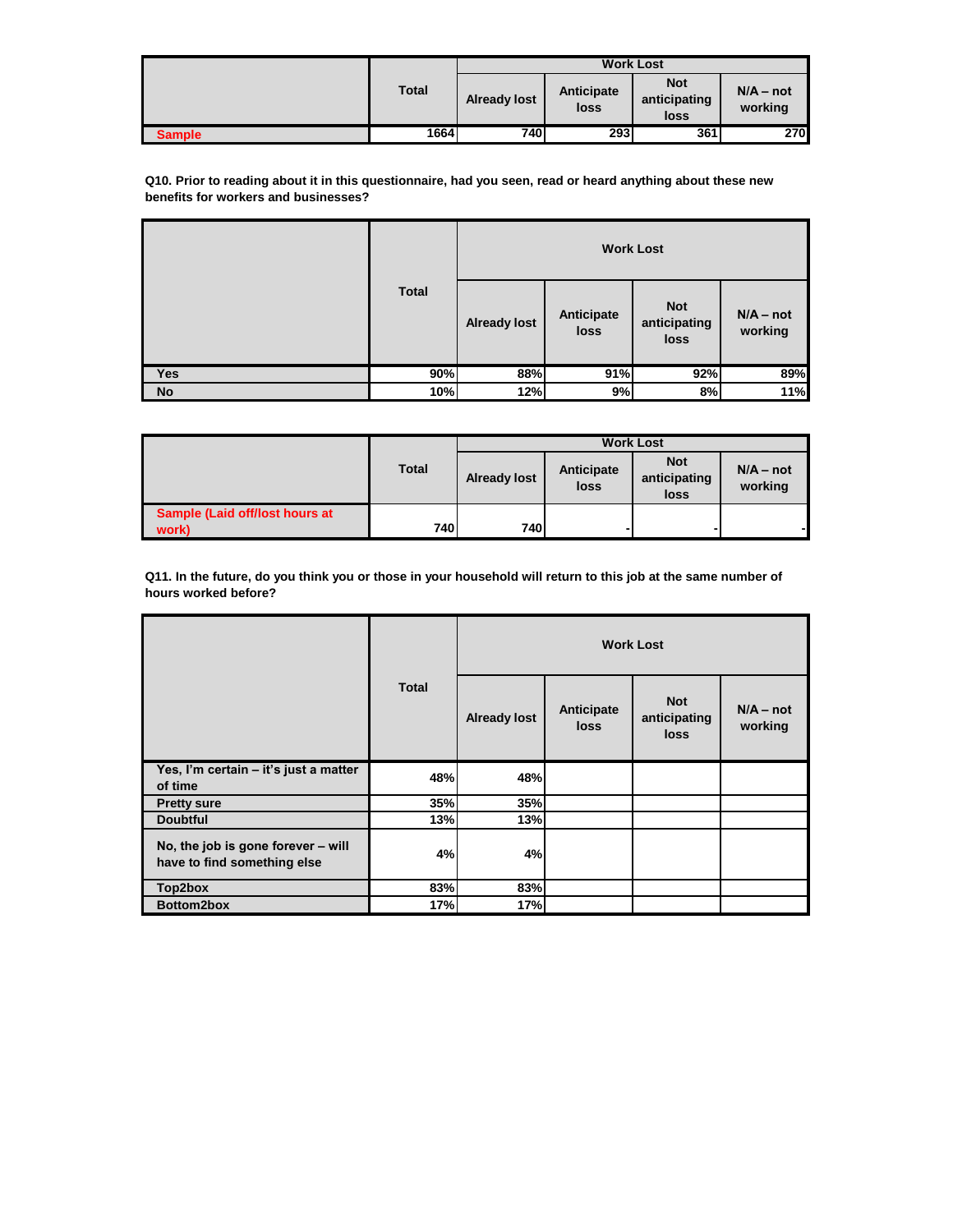|                              |              | <b>Work Lost</b>    |                    |                                    |                        |  |
|------------------------------|--------------|---------------------|--------------------|------------------------------------|------------------------|--|
|                              | <b>Total</b> | <b>Already lost</b> | Anticipate<br>loss | <b>Not</b><br>anticipating<br>loss | $N/A - not$<br>working |  |
| <b>Sample (Taken loss on</b> |              |                     |                    |                                    |                        |  |
| investments)                 | <b>1010</b>  | 497                 | 167                | <b>212</b>                         | 133 <sup>l</sup>       |  |

**Q12. You mentioned you've seen the value of your investments decrease. Which statement best describes how you're feeling about this**

|                                                                           | <b>Total</b> |                     |                    | <b>Work Lost</b>                          |                        |
|---------------------------------------------------------------------------|--------------|---------------------|--------------------|-------------------------------------------|------------------------|
|                                                                           |              | <b>Already lost</b> | Anticipate<br>loss | <b>Not</b><br>anticipating<br><b>loss</b> | $N/A - not$<br>working |
| Markets go up and down - I'm<br>confident my investments will<br>recover  | 76%          | 71%                 | 79%                | 86%                                       | 71%                    |
| The damage is permanent - it's<br>unlikely my investments will<br>recover | 24%          | 29%                 | 21%                | 14%                                       | 29%                    |

|               |              | <b>Work Lost</b>    |                    |                                    |                        |
|---------------|--------------|---------------------|--------------------|------------------------------------|------------------------|
|               | <b>Total</b> | <b>Already lost</b> | Anticipate<br>loss | <b>Not</b><br>anticipating<br>loss | $N/A - not$<br>working |
| <b>Sample</b> | 1664         | 740                 | 293                | 361                                | 270I                   |

**Q13. Thinking about your current situation, how much of a one-time unexpected expense could you manage this month?**

|                                                                   |              |                     |                           | <b>Work Lost</b>                   |                        |
|-------------------------------------------------------------------|--------------|---------------------|---------------------------|------------------------------------|------------------------|
|                                                                   | <b>Total</b> | <b>Already lost</b> | Anticipate<br><b>loss</b> | <b>Not</b><br>anticipating<br>loss | $N/A - not$<br>working |
| Could not manage any unexpected<br>expense, already too stretched | 23%          | 28%                 | 21%                       | 12%                                | 23%                    |
| Up to \$100                                                       | 6%           | 9%                  | 5%                        | 3%                                 | 5%                     |
| Up to \$250                                                       | 10%          | 13%                 | 7%                        | 10%                                | 8%                     |
| Up to \$500                                                       | 11%          | 11%                 | 12%                       | 9%                                 | 10%                    |
| \$500 to \$1,000                                                  | 14%          | 12%                 | 15%                       | 16%                                | 13%                    |
| Could manage over \$1,000                                         | 36%          | 26%                 | 40%                       | 50%                                | 40%                    |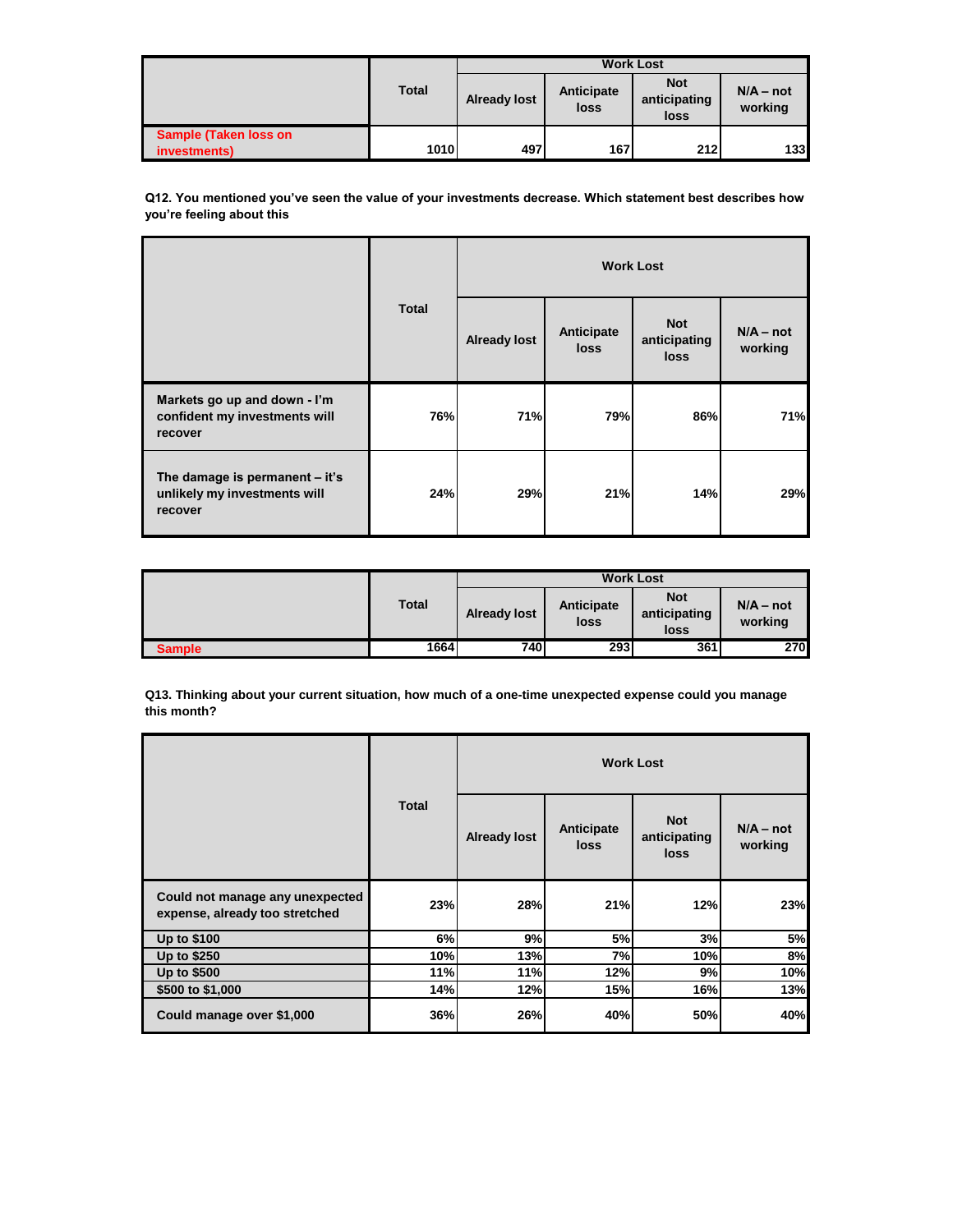**Q14. [Had this happen already] And now for each of the following, please indicate whether this is something that's happened in your household recently OR something you're worried about happening**

|                                                                                                   |              |                     |                           | <b>Work Lost</b>                          |                        |
|---------------------------------------------------------------------------------------------------|--------------|---------------------|---------------------------|-------------------------------------------|------------------------|
|                                                                                                   | <b>Total</b> | <b>Already lost</b> | Anticipate<br><b>loss</b> | <b>Not</b><br>anticipating<br><b>loss</b> | $N/A - not$<br>working |
| Not being able to pay a utility bill<br>(such as hydro, water, heat, phone,<br>etc.)              | 6%           | 9%                  | 6%                        | 4%                                        | 3%                     |
| Having to borrow money for<br>essential things like groceries or<br>transportation                | 9%           | 12%                 | 6%                        | <b>5%</b>                                 | 6%                     |
| Being late paying your rent or<br>mortgage                                                        | 5%           | 7%                  | 3%                        | 2%                                        | 3%                     |
| Not being able to good quality<br>groceries, having to buy what's<br>cheap                        | 20%          | 24%                 | 18%                       | 16%                                       | 15%                    |
| Using a food bank or some service<br>providing free food                                          | 5%           | 6%                  | 4%                        | 3%                                        | 5%                     |
| Using a "pay day loan" type<br>service that offers access to cash<br>but at higher interest rates | 3%           | 4%                  | 3%                        | 3%                                        | 1%                     |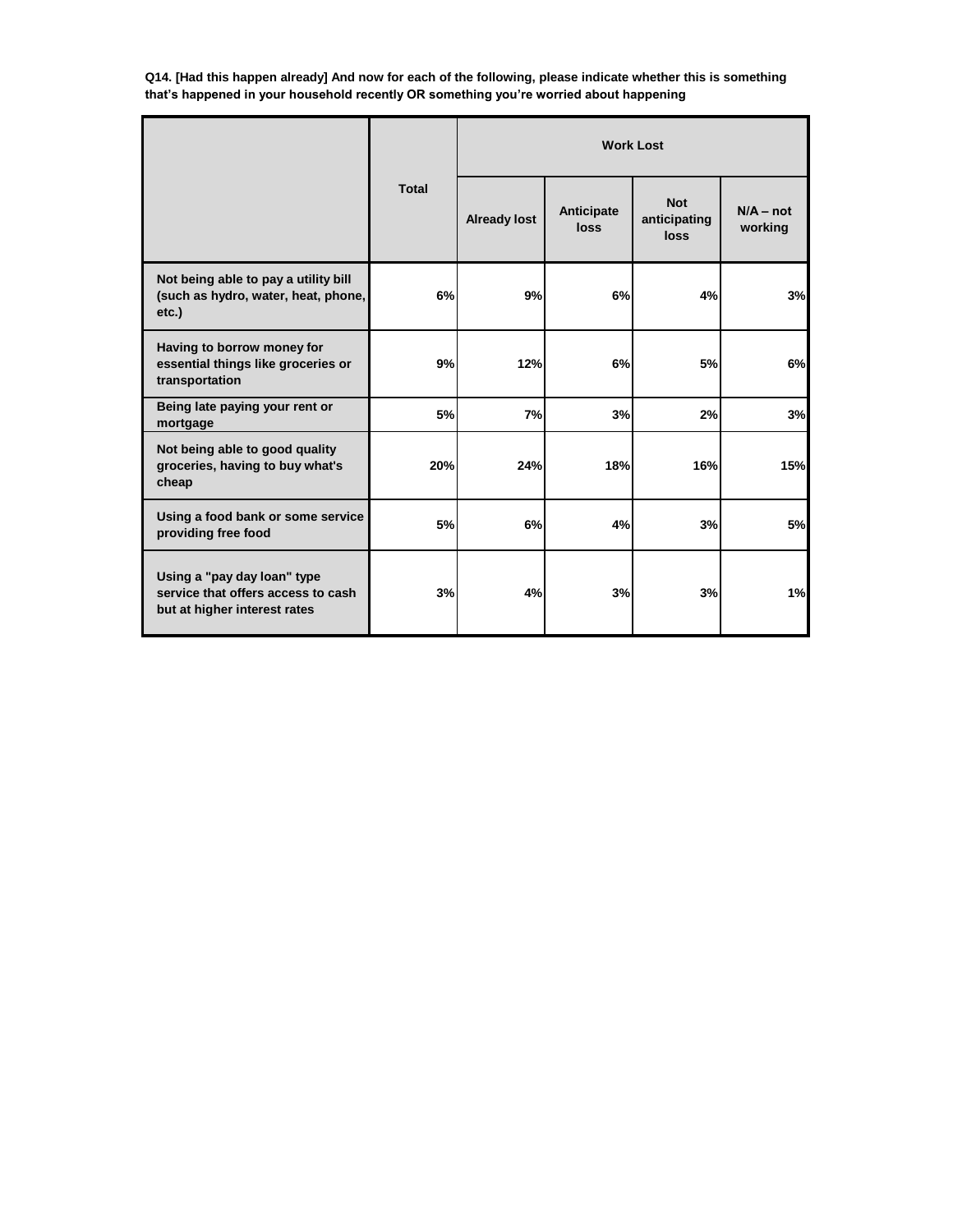**Q14. [Worried about having to do this] And now for each of the following, please indicate whether this is something that's happened in your household recently OR something you're worried about happening**

|                                                                                                   | <b>Total</b> |                     |                    | <b>Work Lost</b>                          |                        |
|---------------------------------------------------------------------------------------------------|--------------|---------------------|--------------------|-------------------------------------------|------------------------|
|                                                                                                   |              | <b>Already lost</b> | Anticipate<br>loss | <b>Not</b><br>anticipating<br><b>loss</b> | $N/A - not$<br>working |
| Not being able to pay a utility bill<br>(such as hydro, water, heat, phone,<br>etc.)              | 27%          | 38%                 | 34%                | 11%                                       | 13%                    |
| Having to borrow money for<br>essential things like groceries or<br>transportation                | 23%          | 31%                 | 27%                | 12%                                       | 12%                    |
| Being late paying your rent or<br>mortgage                                                        | 30%          | 41%                 | 38%                | 14%                                       | 10%                    |
| Not being able to good quality<br>groceries, having to buy what's<br>cheap                        | 34%          | 38%                 | 43%                | 24%                                       | 27%                    |
| Using a food bank or some service<br>providing free food                                          | 14%          | 19%                 | 14%                | 6%                                        | 10%                    |
| Using a "pay day loan" type<br>service that offers access to cash<br>but at higher interest rates | 9%           | 13%                 | 10%                | 3%                                        | 4%                     |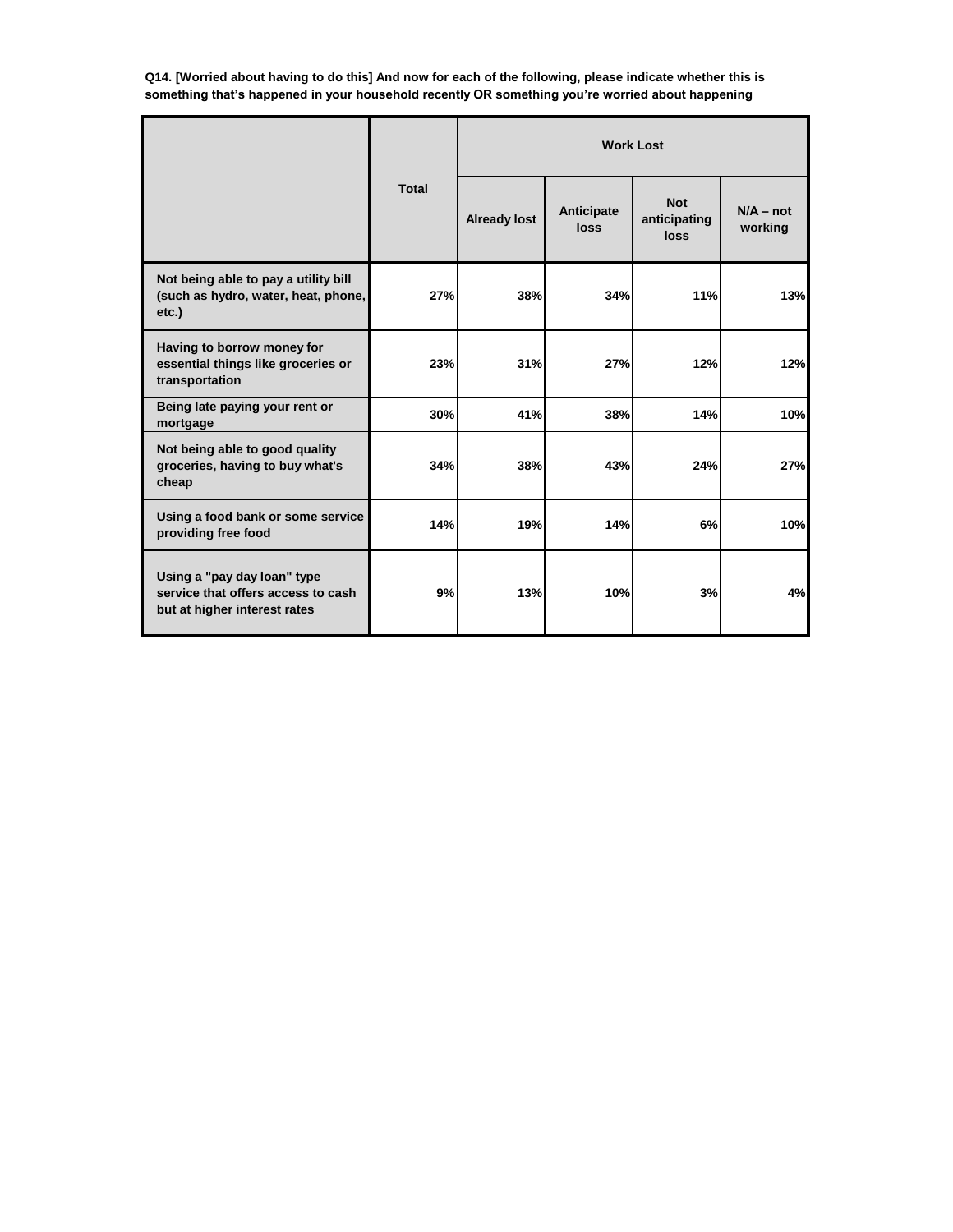**Q14. [Happen already/Worried about having to do this] And now for each of the following, please indicate whether this is something that's happened in your household recently OR something you're worried about happening**

|                                                                                                   | <b>Total</b> |                     |                           | <b>Work Lost</b>                          |                        |
|---------------------------------------------------------------------------------------------------|--------------|---------------------|---------------------------|-------------------------------------------|------------------------|
|                                                                                                   |              | <b>Already lost</b> | Anticipate<br><b>loss</b> | <b>Not</b><br>anticipating<br><b>loss</b> | $N/A - not$<br>working |
| Not being able to pay a utility bill<br>(such as hydro, water, heat, phone,<br>etc.)              | 34%          | 47%                 | 40%                       | 15%                                       | <b>17%</b>             |
| Having to borrow money for<br>essential things like groceries or<br>transportation                | 32%          | 44%                 | 33%                       | 18%                                       | 18%                    |
| Being late paying your rent or<br>mortgage                                                        | 34%          | 48%                 | 41%                       | 17%                                       | 13%                    |
| Not being able to good quality<br>groceries, having to buy what's<br>cheap                        | 53%          | 62%                 | 60%                       | 40%                                       | 41%                    |
| Using a food bank or some service<br>providing free food                                          | 19%          | 25%                 | 19%                       | 9%                                        | 15%                    |
| Using a "pay day loan" type<br>service that offers access to cash<br>but at higher interest rates | 12%          | 17%                 | 13%                       | 5%                                        | 5%                     |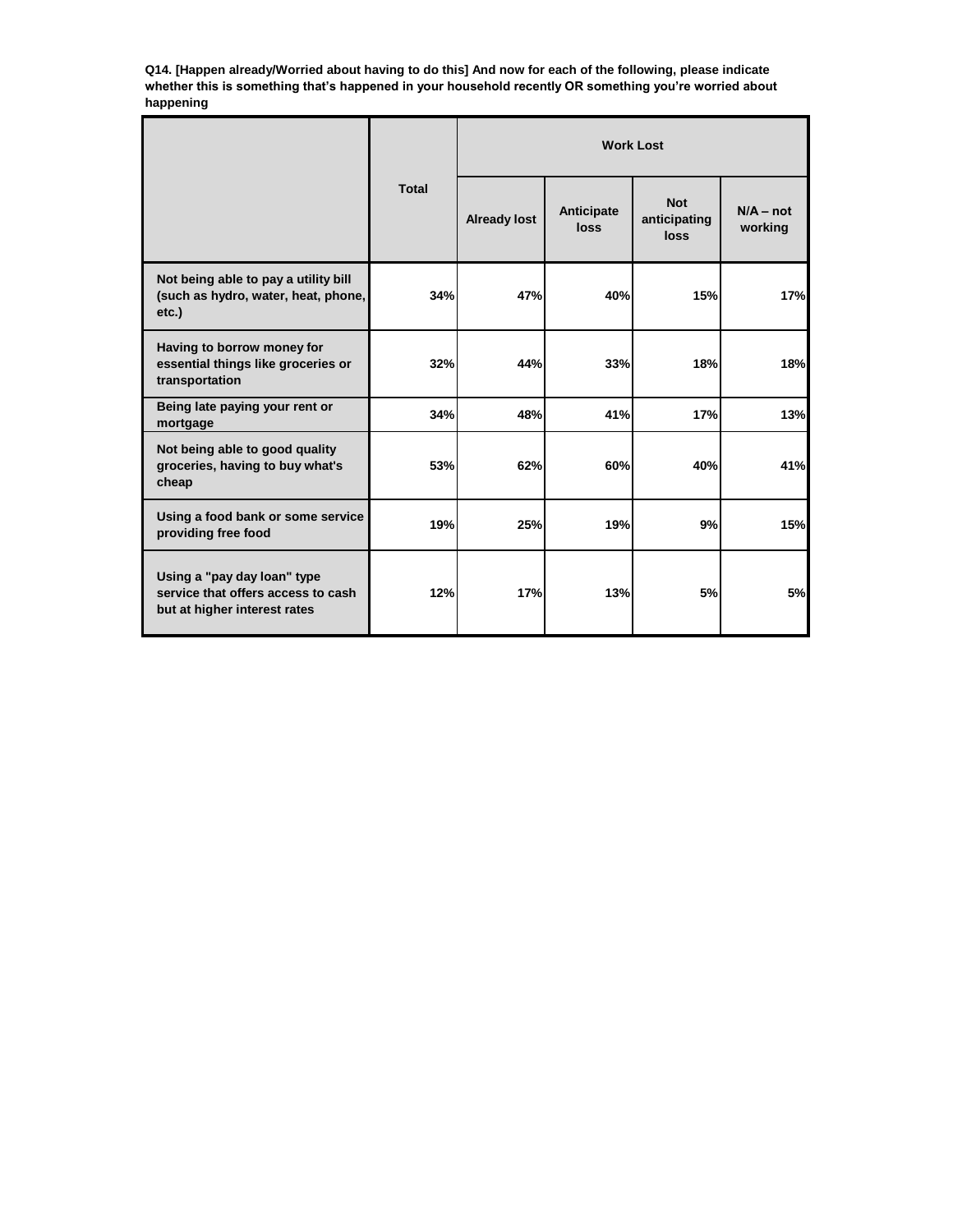**Q14. [Not had to and do not expect to deal with this] And now for each of the following, please indicate**  whether this is something that's happened in your household recently OR something you're worried about **happening**

|                                                                                                   | <b>Total</b> |                     |                           | <b>Work Lost</b>                   |                        |
|---------------------------------------------------------------------------------------------------|--------------|---------------------|---------------------------|------------------------------------|------------------------|
|                                                                                                   |              | <b>Already lost</b> | Anticipate<br><b>loss</b> | <b>Not</b><br>anticipating<br>loss | $N/A - not$<br>working |
| Not being able to pay a utility bill<br>(such as hydro, water, heat, phone,<br>etc.)              | 66%          | 53%                 | 60%                       | 85%                                | 83%                    |
| Having to borrow money for<br>essential things like groceries or<br>transportation                | 68%          | 56%                 | 67%                       | 82%                                | 82%                    |
| Being late paying your rent or<br>mortgage                                                        | 66%          | 52%                 | 59%                       | 83%                                | 87%                    |
| Not being able to good quality<br>groceries, having to buy what's<br>cheap                        | 47%          | 38%                 | 40%                       | 60%                                | 59%                    |
| Using a food bank or some service<br>providing free food                                          | 81%          | 75%                 | 81%                       | 91%                                | 85%                    |
| Using a "pay day loan" type<br>service that offers access to cash<br>but at higher interest rates | 88%          | 83%                 | 87%                       | 95%                                | 95%                    |

**Q14. [Not being able to pay a utility bill], please indicate whether this is something that's happened in your household recently OR something you're worried about happening**

|                                                   | <b>Total</b> |                     |                    | <b>Work Lost</b>                   |                        |
|---------------------------------------------------|--------------|---------------------|--------------------|------------------------------------|------------------------|
|                                                   |              | <b>Already lost</b> | Anticipate<br>loss | <b>Not</b><br>anticipating<br>loss | $N/A - not$<br>working |
| Had this happen already                           | 6%           | 9%                  | 6%                 | 4%                                 | 3%                     |
| Worried about having to do this                   | 27%          | 38%                 | 34%                | 11%                                | 13%                    |
| Not had to and do not expect to<br>deal with this | 66%          | 53%                 | 60%                | 85%                                | 83%                    |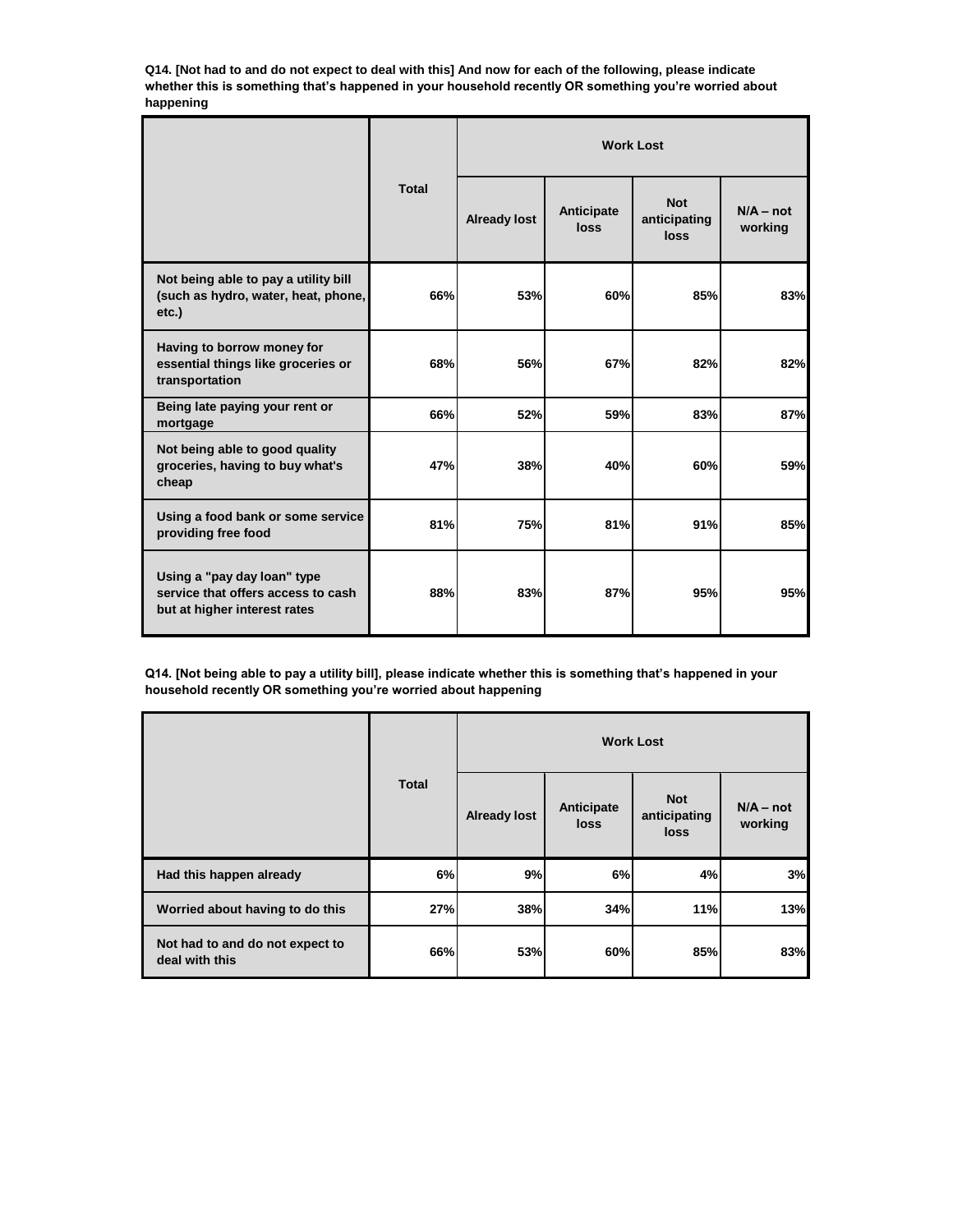**Q14 [Not being to borrow money for essential things like groceries or transportation], please indicate whether this is something that's happened in your household recently OR something you're worried about happening**

|                                                   | <b>Total</b> |                     |                    | <b>Work Lost</b>                   |                        |
|---------------------------------------------------|--------------|---------------------|--------------------|------------------------------------|------------------------|
|                                                   |              | <b>Already lost</b> | Anticipate<br>loss | <b>Not</b><br>anticipating<br>loss | $N/A - not$<br>working |
| Had this happen already                           | 9%           | 12%                 | 6%                 | 5%                                 | 6%                     |
| Worried about having to do this                   | 23%          | 31%                 | 27%                | 12%                                | 12%                    |
| Not had to and do not expect to<br>deal with this | 68%          | 56%                 | 67%                | 82%                                | 82%                    |

**Q14. [Being late paying your rent or mortgage], please indicate whether this is something that's happened in your household recently OR something you're worried about happening**

|                                                   |              |                     |                    | <b>Work Lost</b>                   |                        |
|---------------------------------------------------|--------------|---------------------|--------------------|------------------------------------|------------------------|
|                                                   | <b>Total</b> | <b>Already lost</b> | Anticipate<br>loss | <b>Not</b><br>anticipating<br>loss | $N/A - not$<br>working |
| Had this happen already                           | 5%           | 7%                  | 3%                 | 2%                                 | 3%                     |
| Worried about having to do this                   | 30%          | 41%                 | 38%                | 14%                                | 10%                    |
| Not had to and do not expect to<br>deal with this | 66%          | 52%                 | 59%                | 83%                                | 87%                    |

**Q14. [Not being able to good quality groceries, having to buy what's cheap] please indicate whether this is something that's happened in your household recently OR something you're worried about happening**

|                                                   | <b>Total</b> |                     |                    | <b>Work Lost</b>                   |                        |
|---------------------------------------------------|--------------|---------------------|--------------------|------------------------------------|------------------------|
|                                                   |              | <b>Already lost</b> | Anticipate<br>loss | <b>Not</b><br>anticipating<br>loss | $N/A - not$<br>working |
| Had this happen already                           | 20%          | 24%                 | 18%                | 16%                                | 15%                    |
| Worried about having to do this                   | 34%          | 38%                 | 43%                | 24%                                | 27%                    |
| Not had to and do not expect to<br>deal with this | 47%          | 38%                 | 40%                | 60%                                | 59%                    |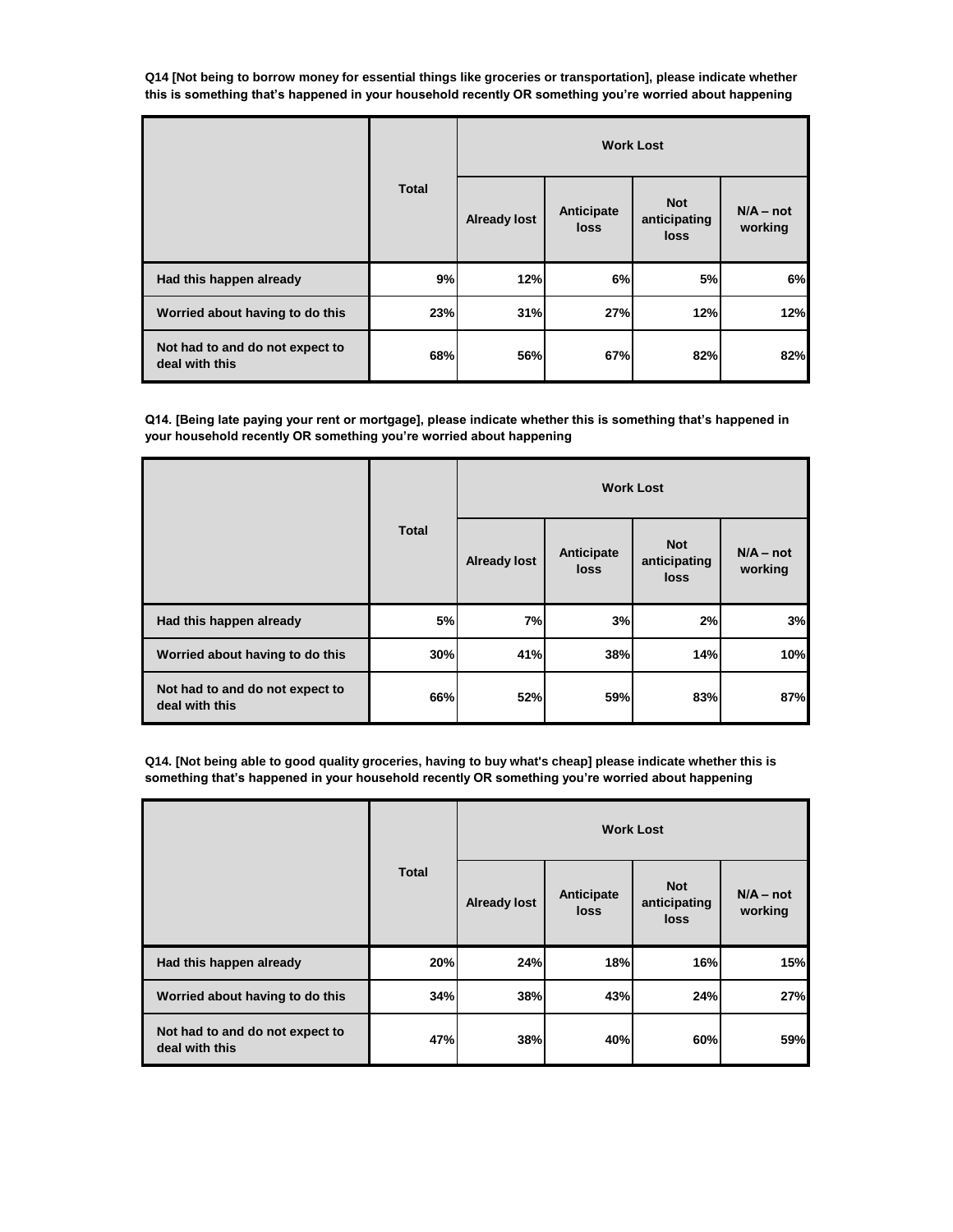**Q14. [Using a food bank or some service providing free food] , please indicate whether this is something that's happened in your household recently OR something you're worried about happening**

|                                                   | <b>Total</b> |                     |                    | <b>Work Lost</b>                          |                        |
|---------------------------------------------------|--------------|---------------------|--------------------|-------------------------------------------|------------------------|
|                                                   |              | <b>Already lost</b> | Anticipate<br>loss | <b>Not</b><br>anticipating<br><b>loss</b> | $N/A - not$<br>working |
| Had this happen already                           | 5%           | 6%                  | 4%                 | 3%                                        | 5%                     |
| Worried about having to do this                   | 14%          | 19%                 | 14%                | 6%                                        | 10%                    |
| Not had to and do not expect to<br>deal with this | 81%          | 75%                 | 81%                | 91%                                       | 85%                    |

**Q14. [Using a "pay day loan" type service that offers access to cash but at higher interest rates], please indicate whether this is something that's happened in your household recently OR something you're worried about happening**

|                                                   |              |                     |                    | <b>Work Lost</b>                   |                        |
|---------------------------------------------------|--------------|---------------------|--------------------|------------------------------------|------------------------|
|                                                   | <b>Total</b> | <b>Already lost</b> | Anticipate<br>loss | <b>Not</b><br>anticipating<br>loss | $N/A - not$<br>working |
| Had this happen already                           | 3%           | 4%                  | 3%                 | 3%                                 | 1%                     |
| Worried about having to do this                   | 9%           | 13%                 | 10%                | 3%                                 | 4%                     |
| Not had to and do not expect to<br>deal with this | 88%          | 83%                 | 87%                | 95%                                | 95%                    |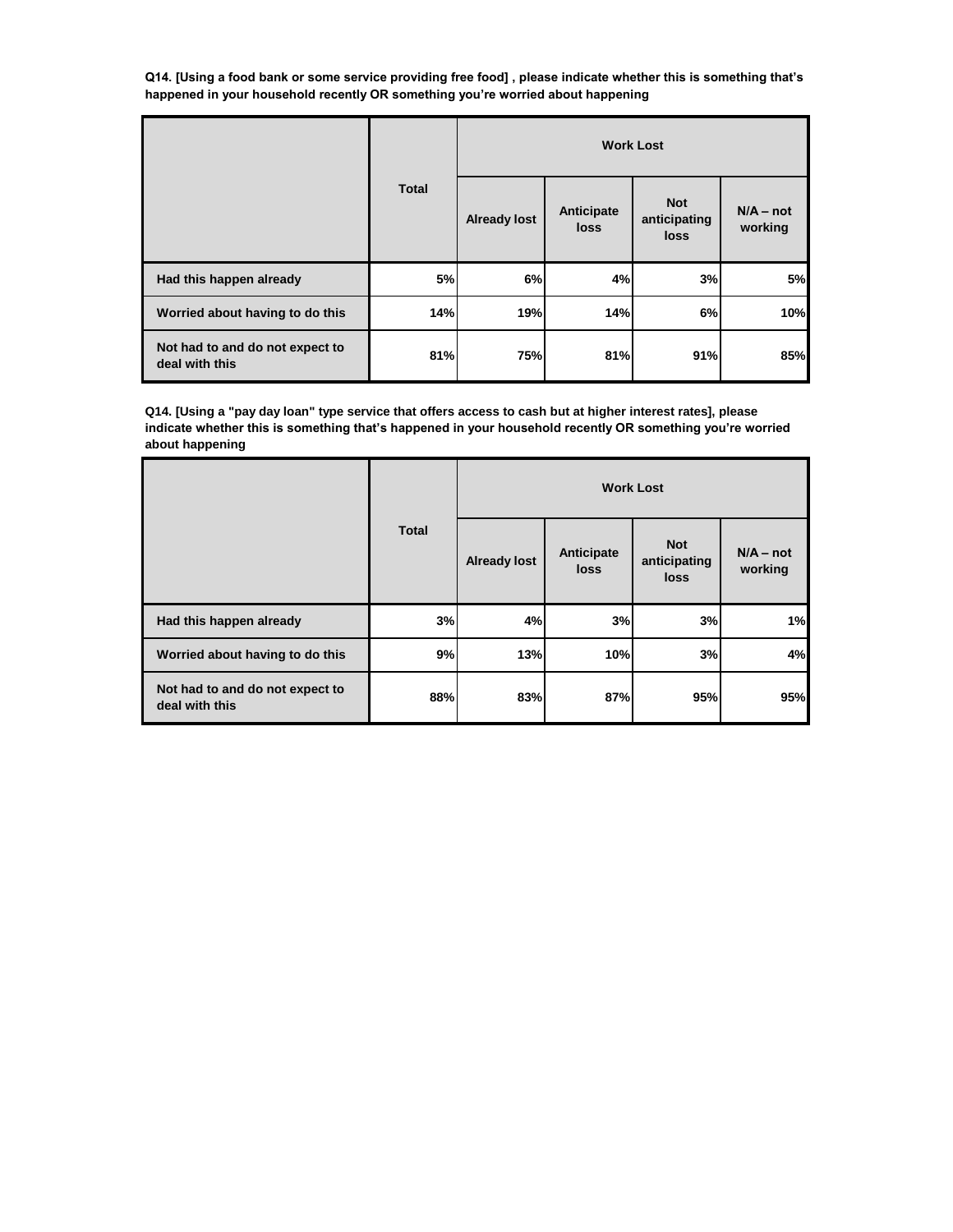|                                                                    | <b>Total</b> |                     |                    | <b>Work Lost</b>                   |                        |
|--------------------------------------------------------------------|--------------|---------------------|--------------------|------------------------------------|------------------------|
|                                                                    |              | <b>Already lost</b> | Anticipate<br>loss | <b>Not</b><br>anticipating<br>loss | $N/A - not$<br>working |
| Employed/self employed full time<br>(30 or more hours per week)    | 43%          | 45%                 | 60%                | 58%                                | $*$ %                  |
| Employed/self employed part time<br>(fewer than 30 hours per week) | 11%          | 17%                 | 9%                 | 5%                                 | 1%                     |
| <b>Full time student</b>                                           | 5%           | 7%                  | 3%                 | 5%                                 | $*_{\%}$               |
| Homemaker                                                          | 4%           | 3%                  | 6%                 | 6%                                 | 2%                     |
| <b>Retired</b>                                                     | 22%          | 11%                 | 8%                 | 14%                                | 77%                    |
| <b>Currently looking for work</b>                                  | 5%           | 7%                  | 3%                 | 2%                                 | 7%                     |
| Not working for medical reasons                                    | 6%           | 4%                  | 6%                 | 4%                                 | 11%                    |
| <b>Other</b>                                                       | 5%           | 5%                  | 5%                 | 7%                                 | 2%                     |
| Net: employed/ self employed                                       | 59%          | 70%                 | 72%                | 68%                                | 2%                     |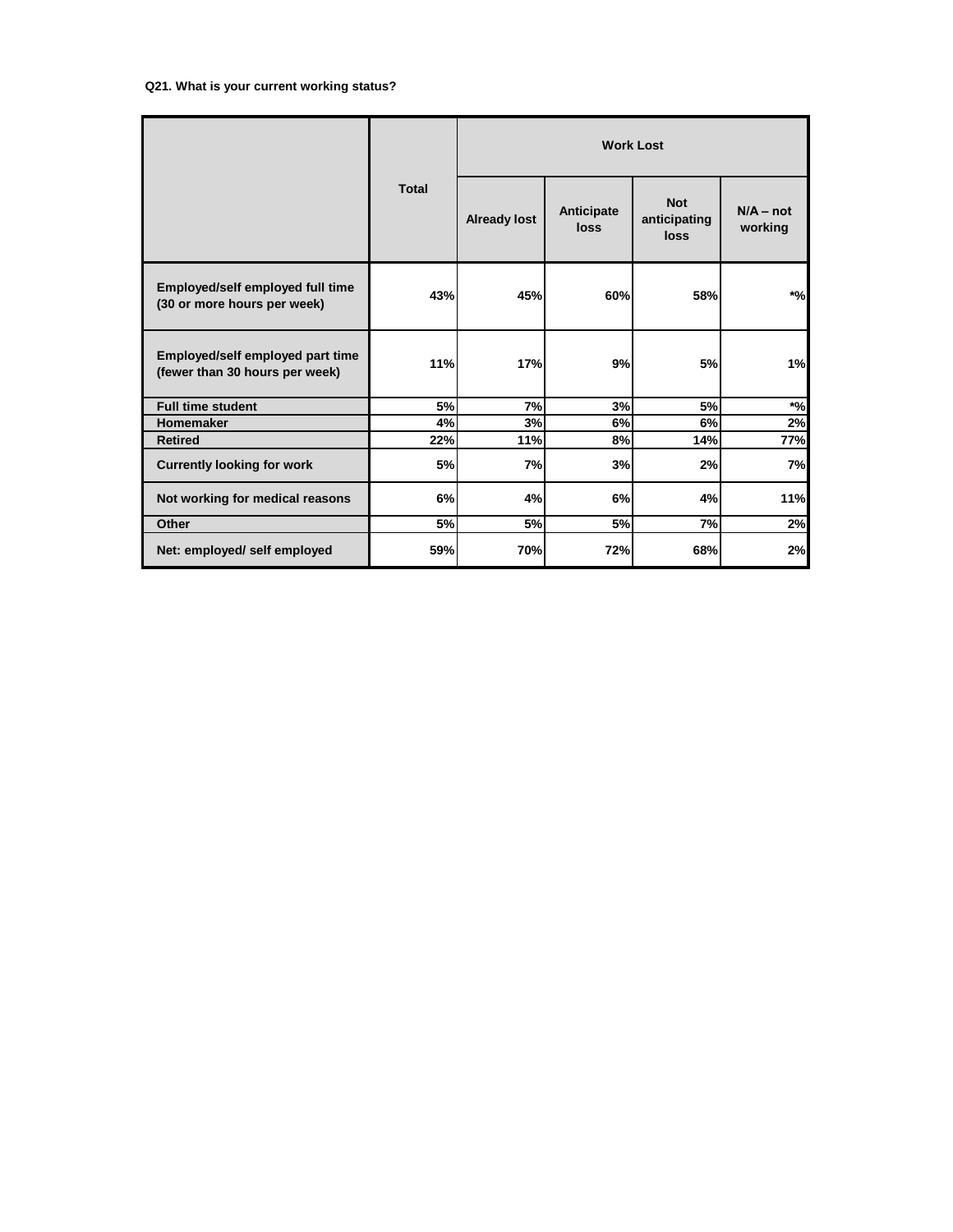|                                                     |              |                     |                    | <b>Work Lost</b>                   |                        |
|-----------------------------------------------------|--------------|---------------------|--------------------|------------------------------------|------------------------|
|                                                     | <b>Total</b> | <b>Already lost</b> | Anticipate<br>loss | <b>Not</b><br>anticipating<br>loss | $N/A - not$<br>working |
| <b>Sample (Employed/self employed)</b><br>FT or PT) | 897          | 461                 | 204                | <b>227</b>                         | 4                      |

**Q22. And which of the following fields or industries best describes the type of work you do?**

|                                                                                           |              |                     |                    | <b>Work Lost</b>                          |                        |
|-------------------------------------------------------------------------------------------|--------------|---------------------|--------------------|-------------------------------------------|------------------------|
|                                                                                           | <b>Total</b> | <b>Already lost</b> | Anticipate<br>loss | <b>Not</b><br>anticipating<br><b>loss</b> | $N/A - not$<br>working |
| <b>Health care</b>                                                                        | 11%          | 14%                 | 8%                 | 11%                                       |                        |
| Social assistance                                                                         | 2%           | 2%                  | 2%                 | 2%                                        |                        |
| <b>Retail sales</b>                                                                       | 7%           | 10%                 | 5%                 | 3%                                        | 8%                     |
| <b>Education (teaching, educational</b><br>assistant etc.)                                | 10%          | 11%                 | 11%                | 5%                                        | 42%                    |
| <b>Accommodation and food service</b><br>(restaurant, coffee shop, caterer,<br>etc.)      | 4%           | 6%                  | 1%                 |                                           |                        |
| Licensed professional services<br>(e.g. medicine, law, veterinarian,<br>accountant, etc.) | 5%           | 5%                  | 6%                 | 6%                                        |                        |
| Manufacturing/construction                                                                | 11%          | 9%                  | 20%                | 6%                                        |                        |
| Finance, insurance, real estate                                                           | 5%           | 2%                  | 5%                 | 10%                                       | 26%                    |
| <b>Public</b><br>administration/government/non-<br>profit work                            | 10%          | 8%                  | 9%                 | 16%                                       | 24%                    |
| <b>Transportation and warehousing</b>                                                     | 5%           | 4%                  | 6%                 | 6%                                        |                        |
| Culture and recreation (e.g.<br>tourism, hotels, etc.)                                    | 3%           | 4%                  | 1%                 | 1%                                        |                        |
| <b>Tech/Information technology</b>                                                        | 6%           | 3%                  | 8%                 | 10%                                       |                        |
| Resources: Forestry, farming,<br>fishing, mining, oil and gas                             | 4%           | 4%                  | 4%                 | 5%                                        |                        |
| <b>Agriculture</b>                                                                        | 1%           | 1%                  | 1%                 | 3%                                        |                        |
| Other (please specify):                                                                   | 16%          | $\frac{1}{17%}$     | 13%                | 18%                                       |                        |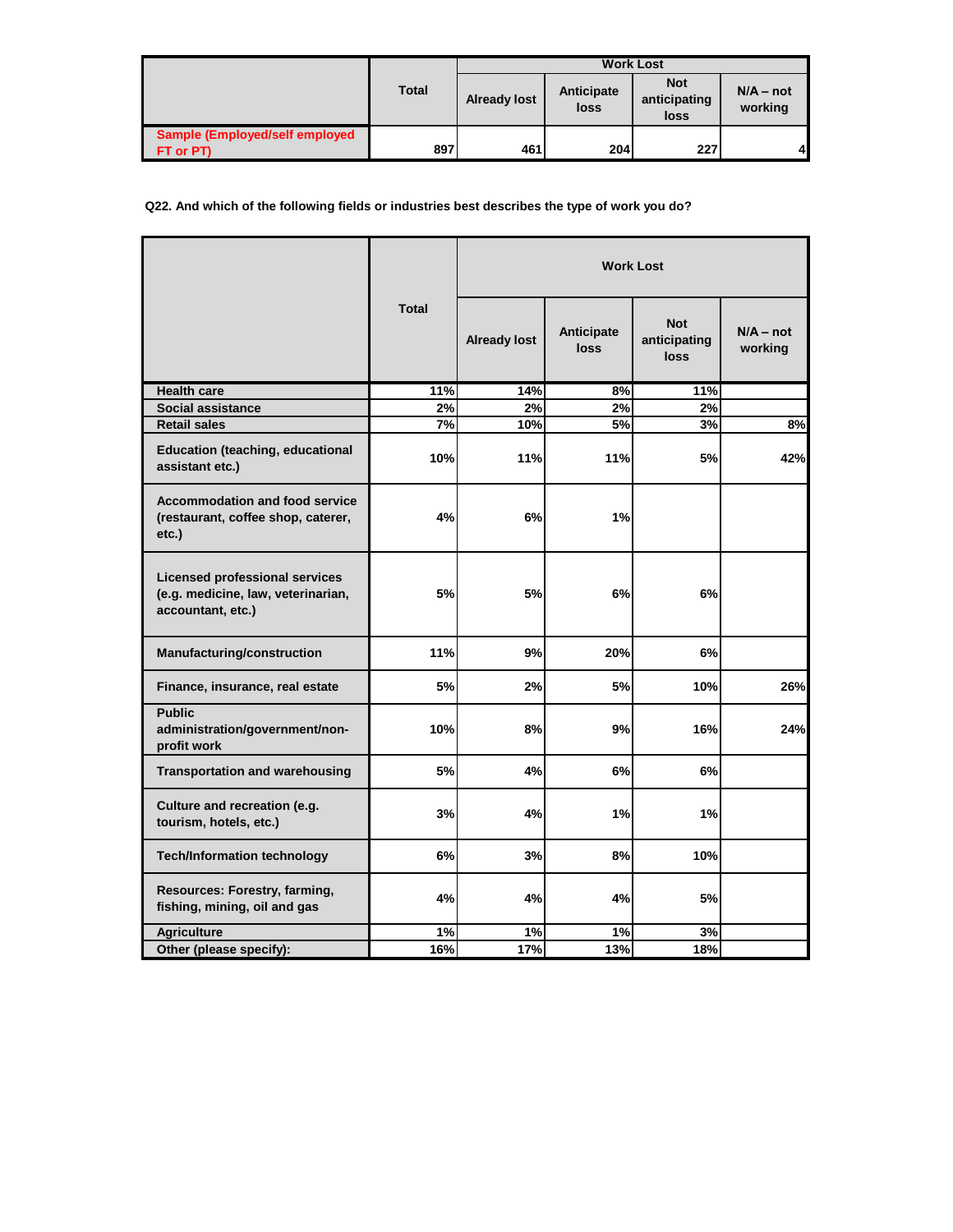|               | <b>Total</b> | <b>Work Lost</b>    |                    |                                    |                        |
|---------------|--------------|---------------------|--------------------|------------------------------------|------------------------|
|               |              | <b>Already lost</b> | Anticipate<br>loss | <b>Not</b><br>anticipating<br>loss | $N/A - not$<br>working |
| <b>Sample</b> | 1664         | 740                 | 293                | 361                                | 270I                   |

## **A1. how many people currently live in your household -- including yourself?**

|                                  | <b>Total</b> | <b>Work Lost</b>    |                    |                                    |                        |
|----------------------------------|--------------|---------------------|--------------------|------------------------------------|------------------------|
|                                  |              | <b>Already lost</b> | Anticipate<br>loss | <b>Not</b><br>anticipating<br>loss | $N/A - not$<br>working |
| You live alone                   | 15%          | 11%                 | 9%                 | 15%                                | 29%                    |
| Two/one other person             | 40%          | 35%                 | 38%                | 39%                                | 58%                    |
| Three people                     | 19%          | 20%                 | 23%                | 21%                                | 8%                     |
| Four people                      | 16%          | 20%                 | 18%                | 15%                                | 3%                     |
| Five or more people in household | 11%          | 14%                 | 12%                | 10%                                | 2%                     |

## **A2. Marital status**

|                              |              |                     |                    | <b>Work Lost</b>                   |                        |  |  |
|------------------------------|--------------|---------------------|--------------------|------------------------------------|------------------------|--|--|
|                              | <b>Total</b> | <b>Already lost</b> | Anticipate<br>loss | <b>Not</b><br>anticipating<br>loss | $N/A - not$<br>working |  |  |
| <b>Single/Never married</b>  | 21%          | 27%                 | 15%                | 19%                                | 15%                    |  |  |
| <b>Married</b>               | 47%          | 41%                 | 56%                | 48%                                | 52%                    |  |  |
| Common-law/Living as married | 18%          | 20%                 | 19%                | 21%                                | 9%                     |  |  |
| <b>Separated/Divorced</b>    | 9%           | 9%                  | 8%                 | 10%                                | 13%                    |  |  |
| <b>Widowed</b>               | 4%           | 3%                  | 2%                 | 2%                                 | 11%                    |  |  |
| Net: Married/common law      | 65%          | 61%                 | 74%                | 69%                                | 61%                    |  |  |
| Net: Sep/Div/Wid             | 13%          | 12%                 | 10%                | 11%                                | 24%                    |  |  |

## **A3. Do you have Children**

|                                     | <b>Total</b> | <b>Work Lost</b>    |                    |                                    |                        |
|-------------------------------------|--------------|---------------------|--------------------|------------------------------------|------------------------|
|                                     |              | <b>Already lost</b> | Anticipate<br>loss | <b>Not</b><br>anticipating<br>loss | $N/A - not$<br>working |
| No, no children                     | 40%          | 47%                 | 35%                | 38%                                | 32%                    |
| Yes, have a child/children under 18 | 28%          | 27%                 | 40%                | 37%                                | 7%                     |
| Yes, have a child/children over 18  | 35%          | 30%                 | 30%                | 30%                                | 61%                    |